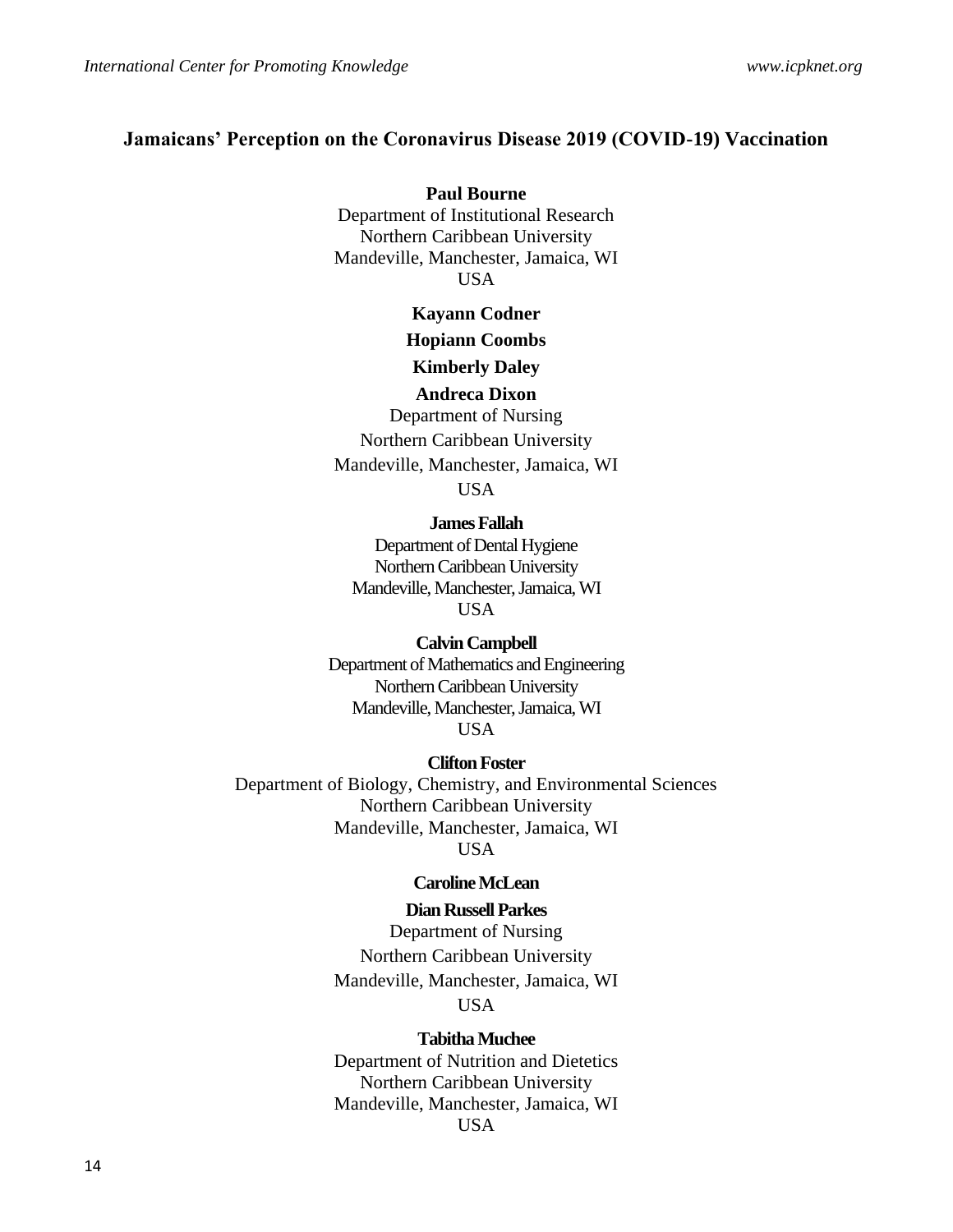# **Abstract**

*The Coronavirus pandemic has plagued Jamaica since its first case in March 2020. The establishment of the COVID-19 vaccination program a year later in March 2021 has been impeded by vaccine hesitancy. This study investigated the perceptions of Jamaicans on COVID-19 vaccination (negative/positive), the influence of their perception and to seek the presence of misinformation among these citizens regarding vaccination. A number of one thousand and eighty individuals participated in this study between September 21, 2021, to December 04, 2021. Convenience non-probability sampling was used to collect responses from participants in the population via a research questionnaire. The data collected was analyzed using the IBMs Statistical Packages for the Social Sciences (SPSS) to include cross tabulations which were displayed using tables. The results show that a slight majority of the respondents were not vaccinated against the Coronavirus, and most are not willing to get vaccinated for reasons including lack of information about the development of the vaccine and insufficient health care workers being a part of the inoculation process to their knowledge. The findings revealed that there is a statistical association between the two aforementioned variables (Jamaicans' perception and COVID-19 vaccination*). To determine the level of statistical significance a p value of 5 percent (two-tailed) was used. *Majority of the sampled respondents do not believe the vaccine is safe.* ( $\chi^2$  critical =6.635 <  $\chi^2$  obtained = *475.068, P = <0.001). The population presents insufficient knowledge, false perceptions, and barriers to COVID-19 vaccination.* 

*Keywords:* vaccination, COVID-19, hesitancy,

# *Introduction*

Coronavirus is ranked a pandemic due to its etiology, the infectious SARS-CoV-2 virus, and its worldwide prevalence. According to WHO (2021), COVID-19 has had a devastating impact on the world, clocking 216 million cases globally. In Jamaica, since the establishment of the COVID-19 vaccination program, misinformation about the drugs has been prevalent, driving hesitancy and mistrust to Jamaicans locally and internationally. Jamaica's vaccination program was initiated in March 2021, a year after the first case was confirmed in the country. According to STATIN, the country currently stands at over 91,000 confirmed cases and over 2400 deaths as of November 2021. Local experts stand on the premise that the misleading beliefs of Jamaican citizens undermine efforts to get the COVID-19 pandemic under control through vaccination drives. The factor of perception distinguishes one's ability to grasp awareness and to comprehend sensory information. The varying perceptions of Jamaicans has impacted the effectiveness of the Jamaican Coronavirus vaccination program; the vaccine take up, as well as public displayed reluctance are evidence to this assertion. The purpose of study seeks to determine the perception of Jamaicans and its influence towards the COVID-19 vaccination. It also investigates the existence of misinformation among Jamaicans concerning COVID-19 vaccination. The findings of this research will redound to the benefit of the society as COVID-19 vaccination is a very prevalent affair in Jamaica this year. The greater demand for more citizens to get vaccinated relies on the views of society to better understand and change the approaches put forward by the government.

# *Theoretical Framework*

The Health Belief Model is a theoretical model that can be used to guide health promotion and disease prevention



## Source: R. Sadeghi et al.

Figure.1 Diagram showing Health Belief Model construction

programs. This model was used in this study as it analyses the factors that influence decision-making through an individual's belief. The Health Belief Model ( HBM) comprises several main constructs: Perceived susceptibility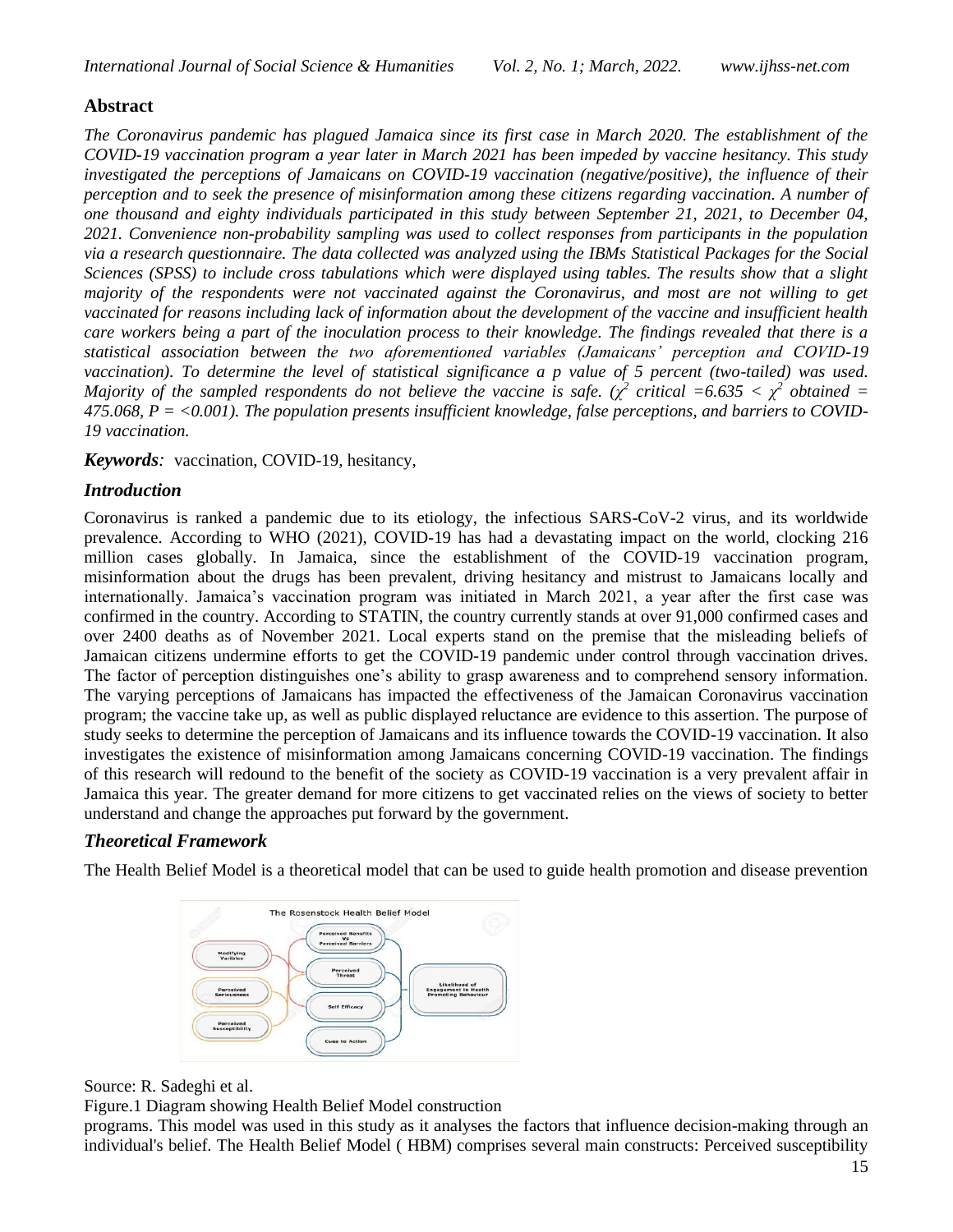beliefs regarding vulnerability of the virus, while perceived severity refers to beliefs regarding the negative effects of COVID-19 vaccination. Jamaica has institutionalised a COVID-19 vaccination program; however, the aim of this study is to determine whether the perception of each individual impacts their decision to accept or refuse the COVID-19 vaccine. In relation to vaccination, perceived benefits are defined as an individual's beliefs about being vaccinated, and perceived barriers are described as the belief that being vaccinated is restricted due to psychosocial, physical factors. Cues to action include information, people and events that guide an individual to be vaccinated. (Shmueli, 2021). The HBM suggests that a person's belief in a personal threat of a disease contributes to the effectiveness of the recommended health actions. This will predict the likelihood of a person's will to adapt to change.

## *Literature Review*

Vaccination is the most efficient strategy for preventing infectious disease. The increased age-related susceptibility to infection of the elderly individuals makes them a particularly important target population for vaccination (Muller et al., 2021). They prevent up to 3 million deaths worldwide every year. The main ingredient of any vaccine is a small number of bacteria, virus or toxin that has been weakened or destroyed in a laboratory first (Lahariya, 2016). This means there is no risk of healthy people catching a disease from a vaccine. It is a reason why individuals may view vaccines as being called a "live" virus/disease. It is much safer for the immune system to gain immunity through vaccination rather than catching the diseases and treating them. Once the immune system knows how to fight a disease, it can offer protection for many years (WHO, 2019).

The World Health Organization (WHO) has listed vaccine hesitancy as one of the biggest threats to global health, vaccine hesitancy denotes when persons with access to vaccines delay or refuse vaccination. Vaccines teach the immune system how to create antibodies that will protect the body from diseases. One of the reasons for the predicament of vaccine hesitancy, is the rapid development of the COVID-19 vaccine in little under a year whereas other vaccines would have to undergo clinical trials before they are approved by the Federal Drug Association to be administered to the general population (WHO, 2019). Furthermore, apprehension towards the COVID-19 vaccine has been linked to age, educational position, trust in healthcare, and health insurance. According to McCullum (2020), since the beginning of the Coronavirus pandemic, its spread has been charging along at a rapid and unpredictable pace. Impressively, less than a year later, the Federal Drug Association granted Emergency Use Authorization (EUA) to two COVID-19 vaccines, the [Pfizer](https://www.fda.gov/news-events/press-announcements/fda-takes-key-action-fight-against-covid-19-issuing-emergency-use-authorization-first-covid-19) and [Moderna](https://www.fda.gov/news-events/press-announcements/fda-takes-additional-action-fight-against-covid-19-issuing-emergency-use-authorization-second-covid) mRNA vaccines. The Johnson & Johnson's [viral vector COVID-19 vaccine](https://www.houstonmethodist.org/blog/articles/2021/mar/viral-vector-covid-19-vaccines-4-things-to-know/) followed only a few months later.

There has been no extensive research conducted in recent months that have shown cognizance of perception of Jamaicans towards Covid-19 vaccination and other components that are similar to this study. However, in Jamaica, over one million and one hundred thousand doses of COVID vaccines have been administered thus far, accounting for approximately 19.7% of the population considering that each vaccine requires two doses except for the single dose Johnson and Johnson vaccine The other vaccines currently being offered in Jamaica to the general population, are the AstraZeneca and Pfizer vaccines.

According to the Jamaica Information Service, Jamaica's Vaccination programme was established in March 2021 and comprised three phases in the initial stage. Phase one included the most vulnerable population and government officials. Phase two consisted of employees to economical activities and phase three embodied all other members in the general public. The individual who wishes to receive the vaccine is first checked, sanitised, and registered when they arrive at the site, then counselled by a health educator on the vaccination process. Thirdly, the vaccine administration is done by a public health/registered nurse and the card is signed. The individual is then observed for 15-30 minutes by a medical doctor or a registered nurse for adverse reactions. The clerk then makes the appointment for the second dose and issues the vaccination card.

The AstraZeneca vaccine was the first batch to arrive in the country on March 09, 2021, with a total of 50000 doses courtesy of the government of India (Williams, 2021). The inoculation of the AstraZeneca/Oxford vaccine began on March 10, 2021. Jamaica was also the first Caribbean country to receive vaccines through the COVAX facility. A number of 14400 doses of the AstraZeneca vaccine were donated. Healthcare workers, members of the Jamaica Defence and Constabulary forces and other frontline workers were declared the priority groups for inoculation. In April 2021, the COVID-19 vaccine was made eligible to the elderly population. Up to the date that this research was conducted, this vaccine is still available for adults 18 and older who wish to receive it (Ministry of Health and Wellness of Jamaica, 2021).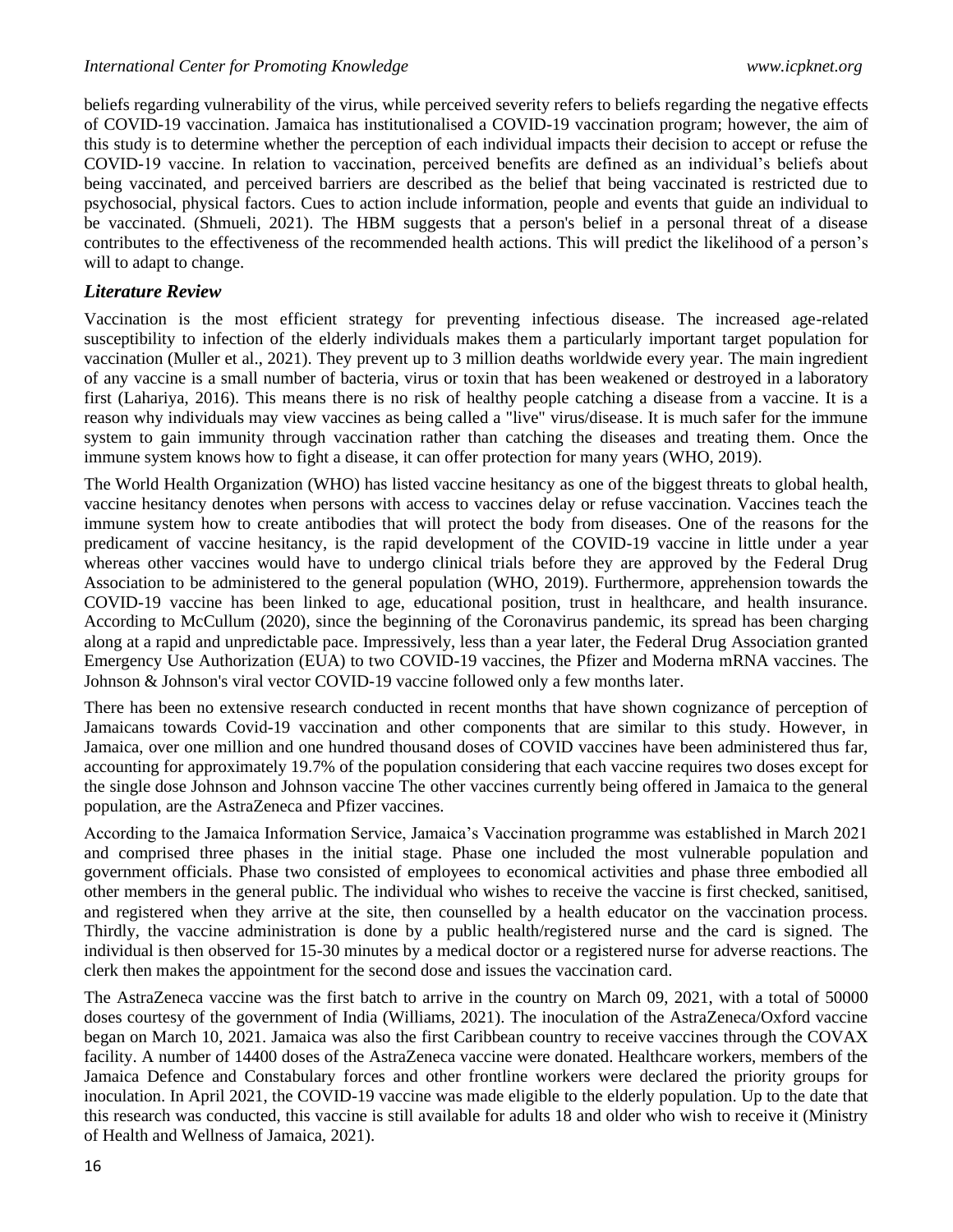According to the United States Embassy in Jamaica, the first batch of the Pfizer/BioNTech vaccine arrived in Jamaica on August 19, 2021. A total of 208, 260 doses were donated by the U.S. government. The Health Minister of Jamaica, Dr Christopher Tufton declared children 12-18 years the priority target for this vaccine, due to driven efforts to get them vaccinated to attend face to face classes. The education of the children was also a factor in this drive to regain normalcy. Furthermore, it is currently available for children over the age of twelve years and Jamaican adults of all age groups. The Johnson and Johnson viral vector vaccine is also available to Jamaican adults 18 and over.

One potential hurdle to a widespread vaccination effort is vaccine reluctance. The Chief Medical Officer (CMO) of Jamaica, Dr Jacquiline Bisasor-McKenzie has recently voiced her concern over the low uptake of COVID-19 vaccines, stating that just 600,000 Jamaicans have received at least one dose to date even with more than 200 vaccination sites opened across the country (Loop Jamaica, 2021). On September 30, 2021, the country dumped 55000 doses of the AstraZeneca vaccine due to hesitancy (Lewis, 2021). Prime Minister Andrew Holness elicited his disappointment with the low take-up of the COVID-19 vaccine and reasoned that some Jamaicans are hoping that the pandemic will end so they do not have to take the vaccine. He also suggested that the Jamaican government expected hesitancy since the establishment of its vaccination programme (Radio Jamaica News, October 2021).

# *Methods and Materials*

The utilisation of a descriptive web-based cross sectional research design was facilitated in encapsulating this study. A descriptive web-based survey physically resides on a network server (connected to either an organization's intranet or the Internet) and can be accessed only through a Web browser. (Jansen et al., 2007). Web-based surveys have become popular over the past years because of the many advantages they hold, some of which include ease of data gathering, automation in data input and handling and minimal costs. In addition, this method will aid in the increase of response rates and be flexible as responses maybe in more than one type of response format as such respondents will not be discouraged [\(Sincero,](https://explorable.com/users/sarah) 2021).

The two variables that the researchers will be expounding are: Jamaican's perception (independent) and Coronavirus vaccination (dependent). Convenience non-probability sampling was used to collect data from participants in the population. A sample of 1067 individuals was determined by using the confidence level of 95% and a 3% margin of error, from a population of 2,734,092 Jamaicans according to STATIN in 2019. A web based standardised survey tool was used to create the research questionnaire, which comprised 14 closed-ended questions. The questionnaire was reviewed, and it was concluded that the questions asked were relevant in meeting the research objectives. Before beginning the questionnaire, the participants were given a brief summary of the study and its purpose, they were also informed that they elicited consent to the researchers by completing the survey. Confidentiality and anonymity were ensured throughout the survey. The researchers sent the survey via WhatsApp, Facebook, emails and other social media to Jamaican adults 18 years and older that currently live in the country. These were the only eligible persons to complete the survey, therefore the responses submitted by individuals who did not meet these criteria were eliminated. The data collected from the sample respondents was converted from the Google Forms survey application software, stored and analyzed using the IBM's (International Business Machine), Statistical Packages for the Social Sciences (SPSS) Version 25.

# *Operational Definition*

**Perception:** According to Ou in 2017, Perception is defined as the process in which a person understands sensory information and attains awareness.

**Vaccination:** Vaccination is the process of administering living or modified agents, suspensions of killed organisms and inactivated toxins in susceptible persons to protect them from targeted diseases (Lahariya, 2016).

# *Findings*

Table 1 depicts the demographic characteristics of data sampled respondents with a total of (n=1080) participants. Of which 671 were females (62.1%) and 409 (37.9%) males. In terms of age, the most numerous groups of individuals consisted of respondents aged 18-25 years old (40.5%), while older groups of respondents were the least numerous; 58-65 years and 66 and older amounted to 5.2% and 5.6% respectively. Most of the respondents reside in St. Elizabeth which amounts to 20.6% of the sample respondents. Majority of respondents has a tertiary education.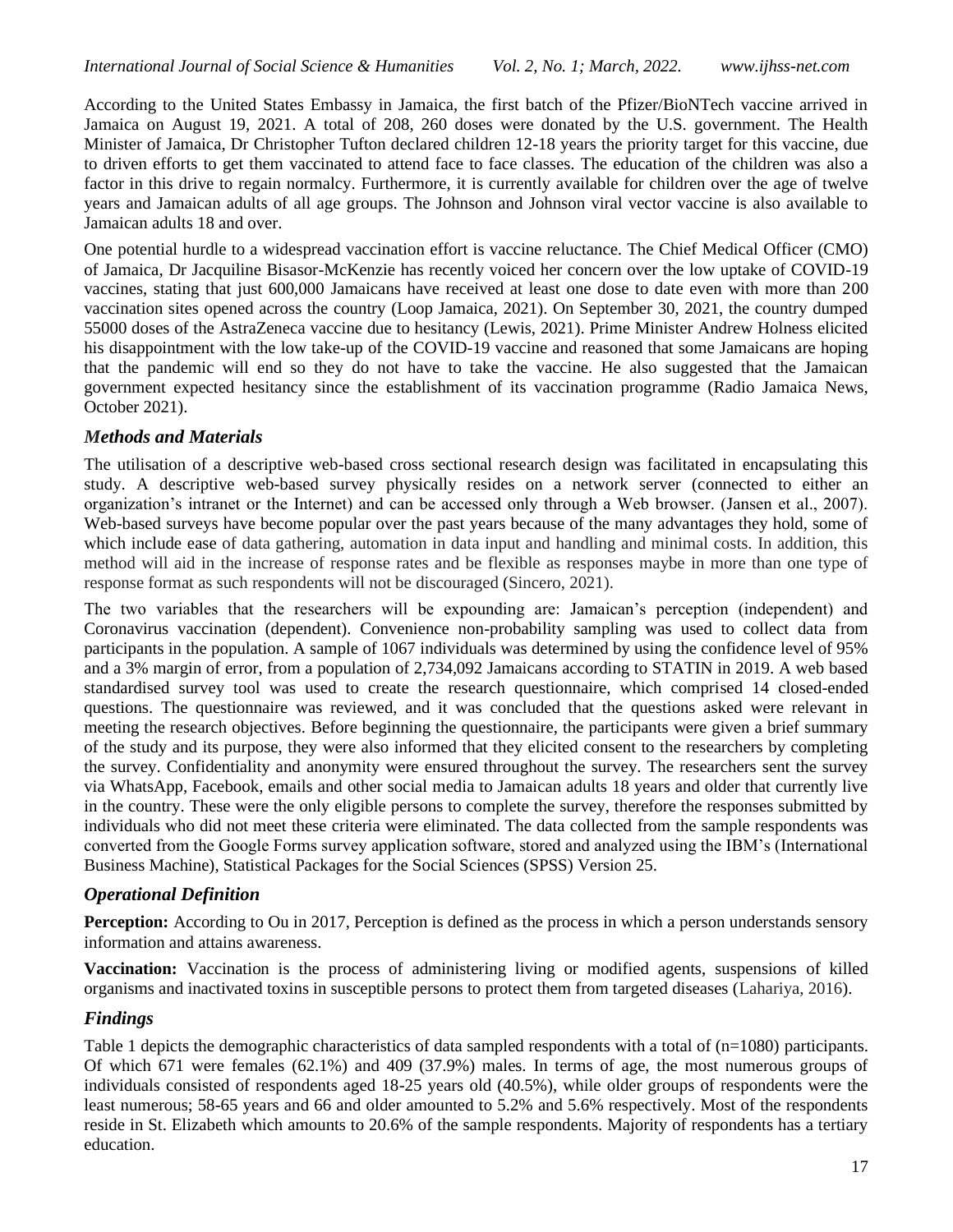| <b>International Center for Promoting Knowledge</b> |  |
|-----------------------------------------------------|--|
|-----------------------------------------------------|--|

**Table 1**

Demographic Characteristics of the Sampled Respondents, n=1080

| o<br>Details               | $% (n)$    |
|----------------------------|------------|
| <b>Age Cohort</b>          |            |
| $18-25$ years              | 40.5 (437) |
| $26-33$ years              | 19.5(211)  |
| $34-41$ years              | 12.8 (138) |
| 42-49 years                | 10.0(108)  |
| 50-57 years                | 6.5(70)    |
| $58-65$ years              | 5.2(56)    |
| 66 and older               | 5.6(60)    |
| <b>Gender</b>              |            |
| Female                     | 62.1(671)  |
| Male                       | 37.9 (409) |
| Area of residence (parish) |            |
| St. Elizabeth              | 20.6(222)  |
| Manchester                 | 11.7(126)  |
| Clarendon                  | 16.6(179)  |
| St. Catherine              | 10.2(110)  |
| Kingston                   | 8.1 (88)   |
| St. Andrew                 | 5.5(59)    |
| St. Thomas                 | 2.9(31)    |
| Portland                   | 3.7(40)    |
| St. Mary                   | 2.5(27)    |
| St. Ann                    | 2.6(28)    |
| St. James                  | 6.7(72)    |
| Hanover                    | 2.4(26)    |
| Westmoreland               | 2.7(29)    |
| Trelawny                   | 4.0(43)    |
| <b>Level of education</b>  |            |
| <b>Primary Education</b>   | 5.6(60)    |
| Secondary Education        | 27.5 (297) |
| <b>Tertiary Education</b>  | 66.9 (723) |

Table 2 depicts the respondents COVID-19 vaccination status, The vast majority of the poll 55.2%) stated that they have not taken the COVID-19 vaccine. Of the 55.2% that stated they have not taken the vaccine, 33.6% stated that they are not willing to get the COVID-19 vaccine while 21.5% stated that yes, they are willing to get the vaccine.

## **Table 2**

| Respondents COVID-19 vaccination status |  |  |  |  |
|-----------------------------------------|--|--|--|--|
|-----------------------------------------|--|--|--|--|

| Respondence CO TID 17 Taeemanon status |            |  |
|----------------------------------------|------------|--|
| Details                                | % (n)      |  |
| Taken the COVID-19 vaccine             |            |  |
| Yes                                    | 44.8 (484) |  |
| N <sub>0</sub>                         | 55.2 (596) |  |
| Willing to get COVID-19 Vaccine        |            |  |
| <b>Yes</b>                             | 21.5(232)  |  |
| No                                     | 33.6(363)  |  |
| Not Applicable                         | 44.9 (485) |  |

Table 3 Shows Respondents' knowledge of the COVID-19 vaccine. Majority (33.2%) of the respondents rated their knowledge of the COVID-19 vaccine at a 3 on a scale of 1-5 with 1 being very poor and 5 being very good. 37.0% stated that they acquire this knowledge from the news (local and international). 32.5% said that the information they acquired was somewhat helpful.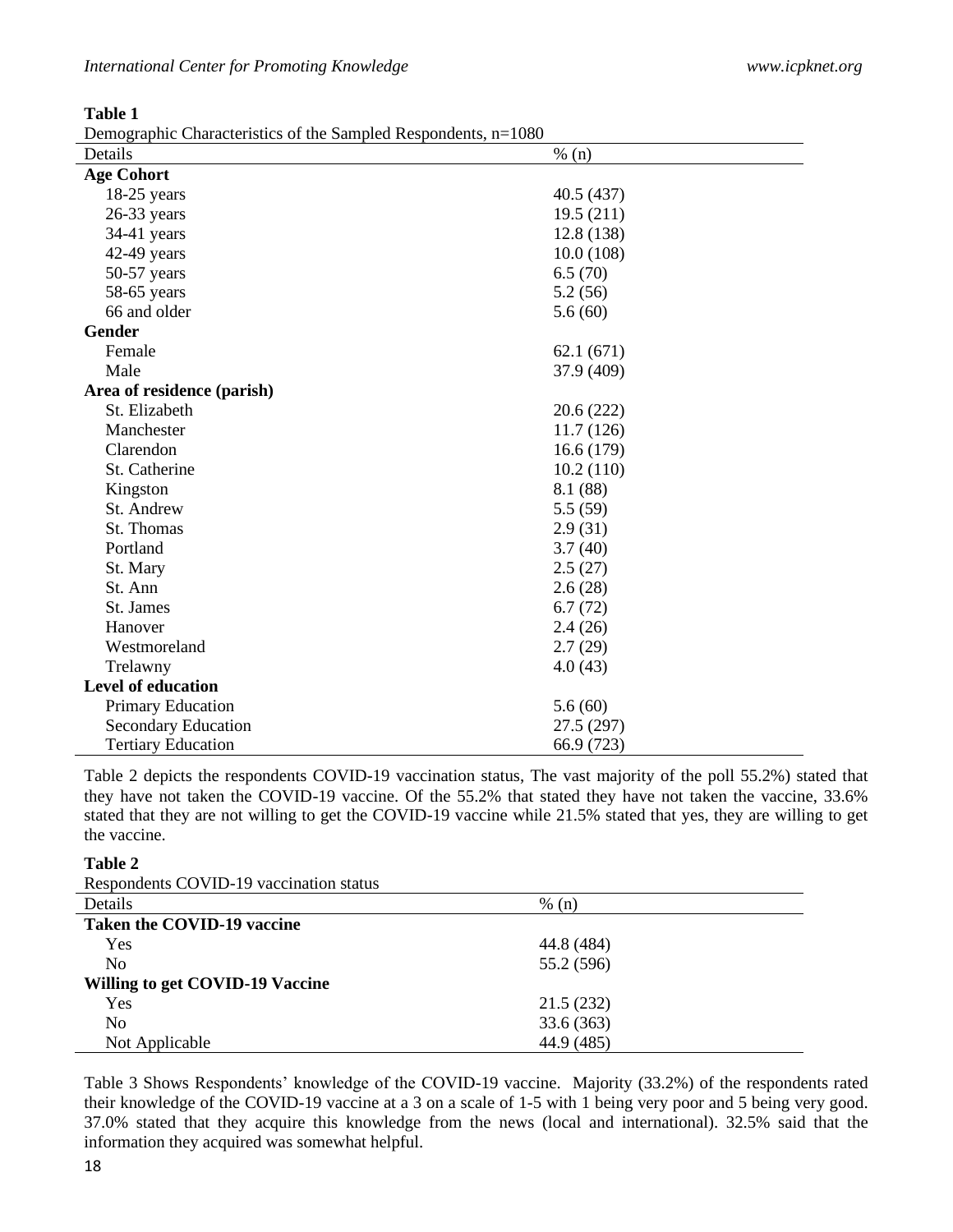## **Table 3**

| Respondents' knowledge of the COVID-19 vaccine |  |  |  |  |
|------------------------------------------------|--|--|--|--|
|------------------------------------------------|--|--|--|--|

| Details                            | % (n)      |  |
|------------------------------------|------------|--|
| <b>Knowledge rated</b>             |            |  |
|                                    | 11.0(119)  |  |
| 2                                  | 11.3(122)  |  |
| 3                                  | 34.7 (375) |  |
| $\overline{\mathcal{A}}$           | 27.4 (296) |  |
| 5                                  | 15.6(168)  |  |
| How knowledge was acquired         |            |  |
| <b>Online Research</b>             | 35.3 (381) |  |
| News; Local/International          | 37.0 (400) |  |
| Websites; Example CDC              | 16.6(179)  |  |
| Family & Friends                   | 11.1(120)  |  |
| How helpful was knowledge acquired |            |  |
| Extremely helpful                  | 16.2(175)  |  |
| Very helpful                       | 31.8 (343) |  |
| Somewhat helpful                   | 32.5(351)  |  |
| Not so helpful                     | 10.4(112)  |  |
| Not at all helpful                 | 9.2(99)    |  |

This poll (Table 4) was done to seek information on the respondent's perception on the COVID-19 vaccination, majority of the respondents (51.0%) agreed that they believed the vaccine is safe, however, (26%) revealed that they are hesitant in taking the vaccine, (34.4%) respondents believed that the Pfizer vaccine is the safest while  $(38.2%)$  thinks none is safer. A high number  $(24.5%)$  of the respondents revealed that nothing will influence them in acquiring the COVID-19 vaccine. (23.0%) would need more information in order to consider getting the vaccine.

### **Table 4**

Respondents' perceptions of the COVID-19 vaccine

| Details                               | % (n)      |  |
|---------------------------------------|------------|--|
| <b>Believe vaccine is safe</b>        |            |  |
| Yes                                   | 51.0(551)  |  |
| N <sub>o</sub>                        | 49.0 (529) |  |
| <b>Hesitant in taking the vaccine</b> |            |  |
| Strongly agree                        | 18.2 (197) |  |
| Agree                                 | 26.0(281)  |  |
| Neither agree/disagree                | 20.7(224)  |  |
| Disagree                              | 21.6(233)  |  |
| <b>Strongly Disagree</b>              | 13.4 (145) |  |
| Most effective in preventing death    |            |  |
| AstraZeneca vaccine                   | 20.0(216)  |  |
| Pfizer vaccine                        | 34.4 (371) |  |
| Johnson & Johnson vaccine             | 3.1(34)    |  |
| Moderna vaccine                       | 4.3(46)    |  |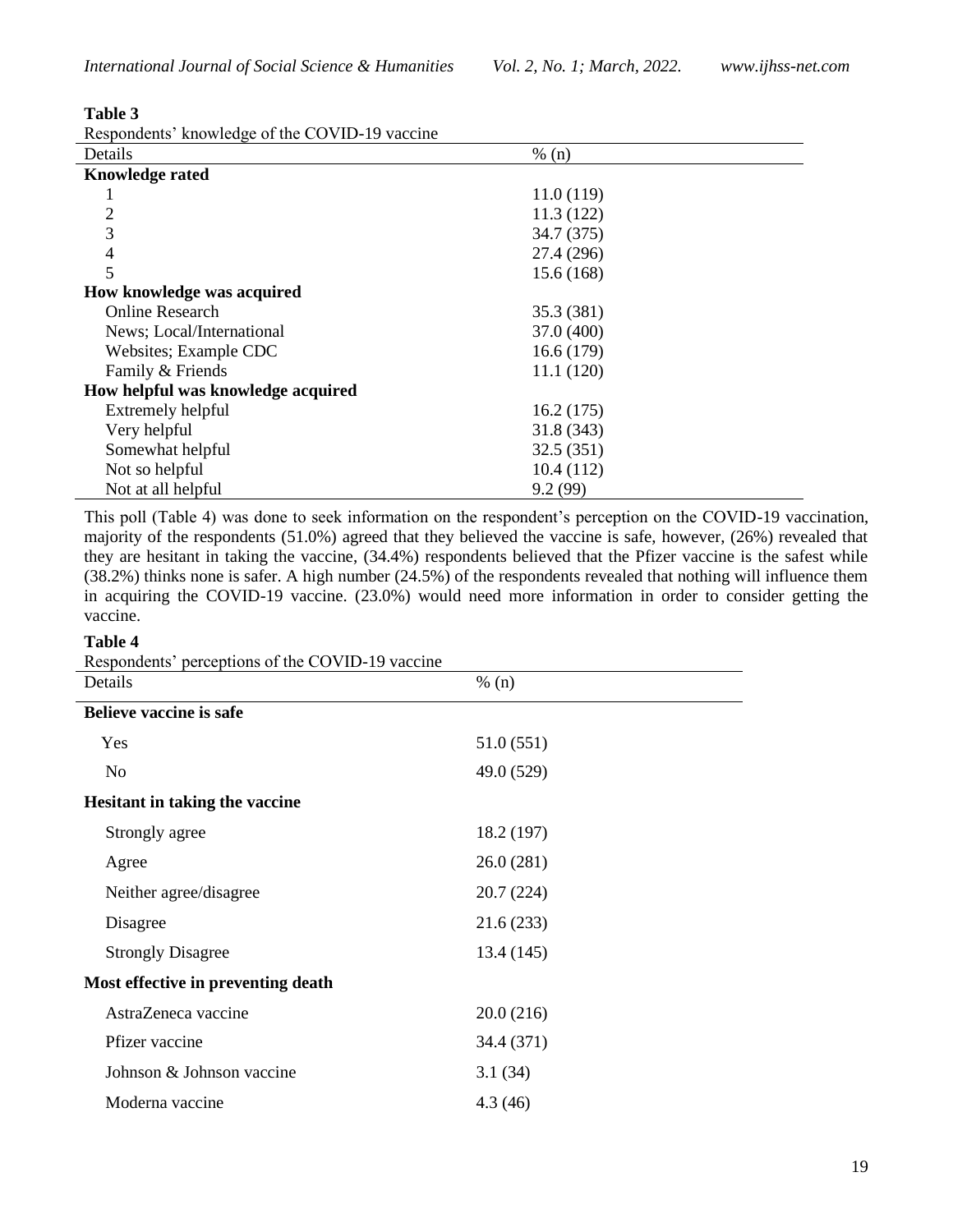| None                                                       | 38.2 (413) |
|------------------------------------------------------------|------------|
| Factors that could influence vaccination                   |            |
| More information on vaccine                                | 23.0 (248) |
| More health workers and politicians<br>Taking the vaccine. | 6.2(67)    |
| Preferred brand of vaccine reaches<br>Jamaica              | 9.6(104)   |
| Nothing will influence me                                  | 24.5 (265) |
| Not Applicable                                             | 36.7 (396) |

Table 5 depicts the Respondents' satisfaction with the Jamaican COVID-19 vaccination program, 34.3% (370) of the respondents reported that they are neither satisfied/dissatisfied, 26.9% are dissatisfied, while 21.1% stating that they were satisfied.

#### **Table 5**

|  |  |  |  | Respondents' satisfaction with the Jamaican COVID-19 vaccination program |
|--|--|--|--|--------------------------------------------------------------------------|
|--|--|--|--|--------------------------------------------------------------------------|

| Details                        | % (n)      |
|--------------------------------|------------|
| Very satisfied                 | 7.4(80)    |
| Satisfied                      | 21.1(228)  |
| Neither satisfied/dissatisfied | 34.3 (370) |
| Dissatisfied                   | 26.9(290)  |
| Very dissatisfied              | 10.4(112)  |

H<sub>0</sub>: There is no statistical association between Jamaicans' perception and COVID-19 vaccination H<sub>1</sub>: There is a statistical relationship between Jamaicans' perception and COVID-19 vaccination Table 6 presents a cross tabulation between Jamaican's vaccination status and whether the vaccine is safe or not. The findings revealed that there is a statistical association between the two aforementioned variables ( $\chi^2$  critical =6.635 <  $\chi^2$  obtained = 475.068, P =  $\langle 0.001 \rangle$ . Hence, we reject the null hypothesis. The present findings revealed that 77.1% of respondents who believe that the vaccine is safe also have taken the vaccine while 11.2% of respondents who don't believe that the vaccine is safe have taken the vaccine. This highlights that some respondents took the vaccine even though they did not believe it was safe. In addition, 22.9% of respondents who believe that the vaccine is safe did not take the vaccine. Significantly, 88.8% of persons who do not believe the vaccine is safe did not take the COVID-19 vaccine. This indicates that there is hesitancy in the unvaccinated respondents because they do not believe the vaccine is safe.

#### **Table. 6**

A cross tabulation between Jamaicans' vaccination status and whether they believe the vaccine COVID-19 is safe, n=1080

|                            | Believe the COVID-19 vaccine is safe |            | Total      | $y^2$ P value  |
|----------------------------|--------------------------------------|------------|------------|----------------|
| Details                    | Yes<br>No                            |            |            |                |
|                            | % (n)                                | % (n)      | % (n)      |                |
| Taken the COVID-19 vaccine |                                      |            |            | 475.068: 0.001 |
| Yes                        | 77.1 (425)                           | 11.2(59)   | 44.8 (484) |                |
| No                         | 22.9 (126)                           | 88.8 (470) | 55.2 (596) |                |

A cross tabulation between Jamaicans' vaccination status and whether or not they believe the COVID-19 vaccine is safe, n=1080

Table 7 presents a cross tabulation between which vaccine is most effective in preventing death from COVID-19 and whether the vaccine is safe or not. The findings revealed that there is a statistical association between the two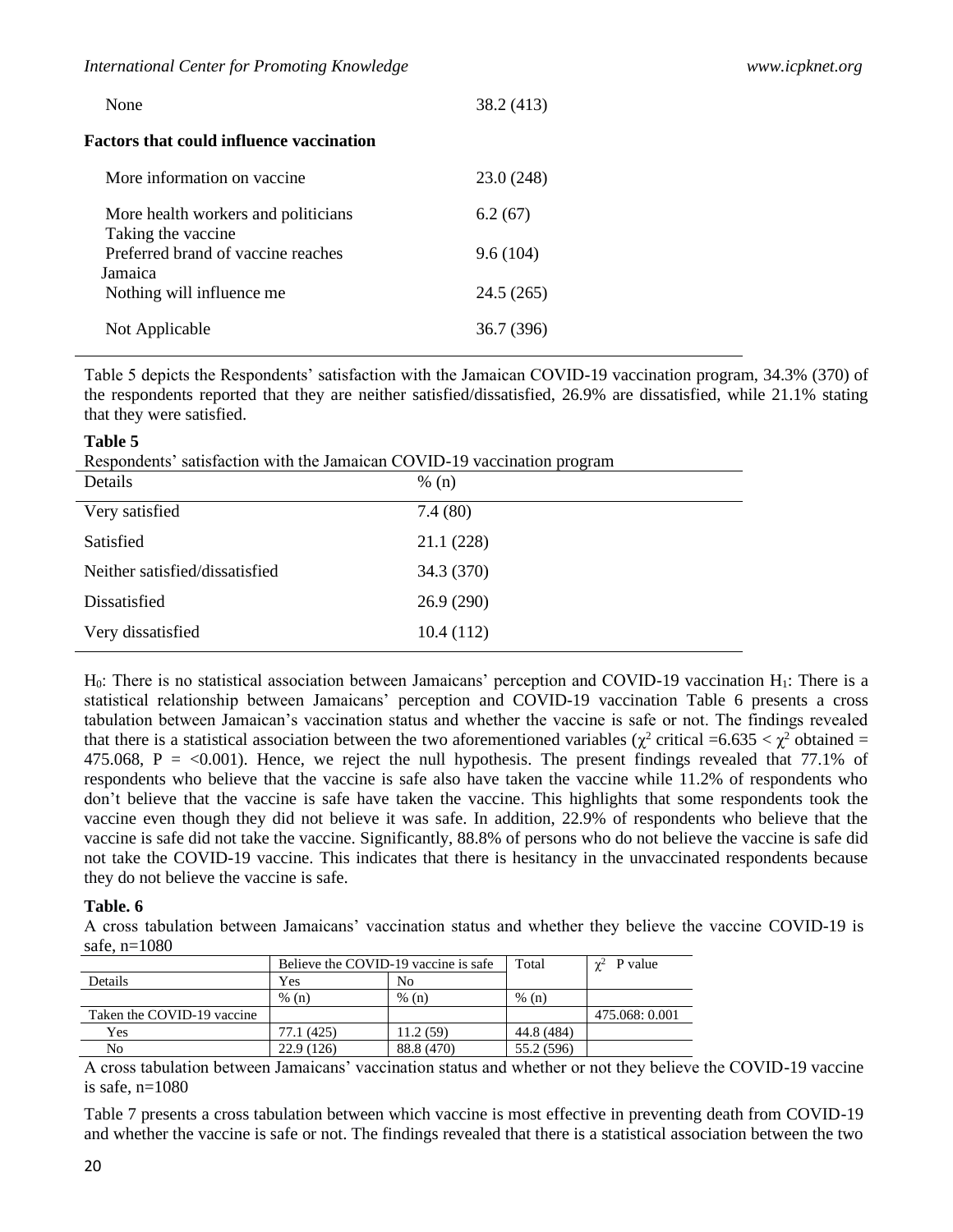|                                                             | Most effective vaccine in preventing death from COVID-19                   |           |          |          |            | Total      |  |
|-------------------------------------------------------------|----------------------------------------------------------------------------|-----------|----------|----------|------------|------------|--|
| Details                                                     | Pfizer<br>Moderna<br>None<br>Johnson<br><b>AstraZeneca</b><br>&<br>Johnson |           |          |          |            |            |  |
|                                                             | % (n)                                                                      | % (n)     | % (n)    | % (n)    | % (n)      | % (n)      |  |
| <b>Believe</b><br>the<br>COVID-<br>19<br>vaccine<br>is safe |                                                                            |           |          |          |            |            |  |
| Yes                                                         | 84.7 (183)                                                                 | 71.7(266) | 70.6(24) | 56.5(26) | 12.6(52)   | 51.0 (551) |  |
| <b>No</b>                                                   | 15.3(33)                                                                   | 28.3(105) | 29.4(10) | 43.5(20) | 87.4 (361) | 49.0 (529) |  |

**Table7**

Table 8 presents a cross tabulation between the knowledge acquired on the COVID-19 vaccine and how much Jamaicans rated the knowledge they acquired. n=1080. The findings revealed that there is a statistical association between the two aforementioned variables ( $\chi^2$  critical = 26.217 <  $\chi^2$  obtained = 153.482, P = <0.001). Hence, we reject the null hypothesis.

## **Table 8**

|                                                                            | Strongly hesitant in taking the COVID-19 vaccine |               | Total                     | $\chi^2$<br>$\mathbf{P}$<br>value |                      |               |                   |
|----------------------------------------------------------------------------|--------------------------------------------------|---------------|---------------------------|-----------------------------------|----------------------|---------------|-------------------|
| Details                                                                    | Strongly<br>agree                                | Agree         | Neither<br>agree/disagree | Disagree                          | Strongly<br>disagree |               |                   |
|                                                                            | % (n)                                            | % (n)         | % (n)                     | % (n)                             | % (n)                | % (n)         |                   |
| Most<br>effective<br>vaccine<br>in<br>death<br>preventing<br>from COVID-19 |                                                  |               |                           |                                   |                      |               | 245.802:<br>0.001 |
| AstraZeneca                                                                | 12.2(24)                                         | 10.3<br>(29)  | 21.0(47)                  | 28.8<br>(67)                      | 33.8(49)             | 20.0<br>(216) |                   |
| Pfizer                                                                     | 17.3(34)                                         | 21.7<br>(61)  | 45.1(101)                 | 49.4<br>(115)                     | 41.4(60)             | 34.4(371)     |                   |
| $\&$<br>Johnson<br>Johnson                                                 | 2.5(5)                                           | 1.4(4)        | 3.1(7)                    | 4.7(11)                           | 4.8(7)               | 3.1(34)       |                   |
| Moderna                                                                    | 3.6(7)                                           | 4.6<br>(13)   | 4.9(11)                   | 3.9(9)                            | 4.1(6)               | 4.3(46)       |                   |
| None                                                                       | 64.5<br>(127)                                    | 61.9<br>(174) | 25.9(58)                  | 13.3<br>(31)                      | 15.9(23)             | 38.2<br>(413) |                   |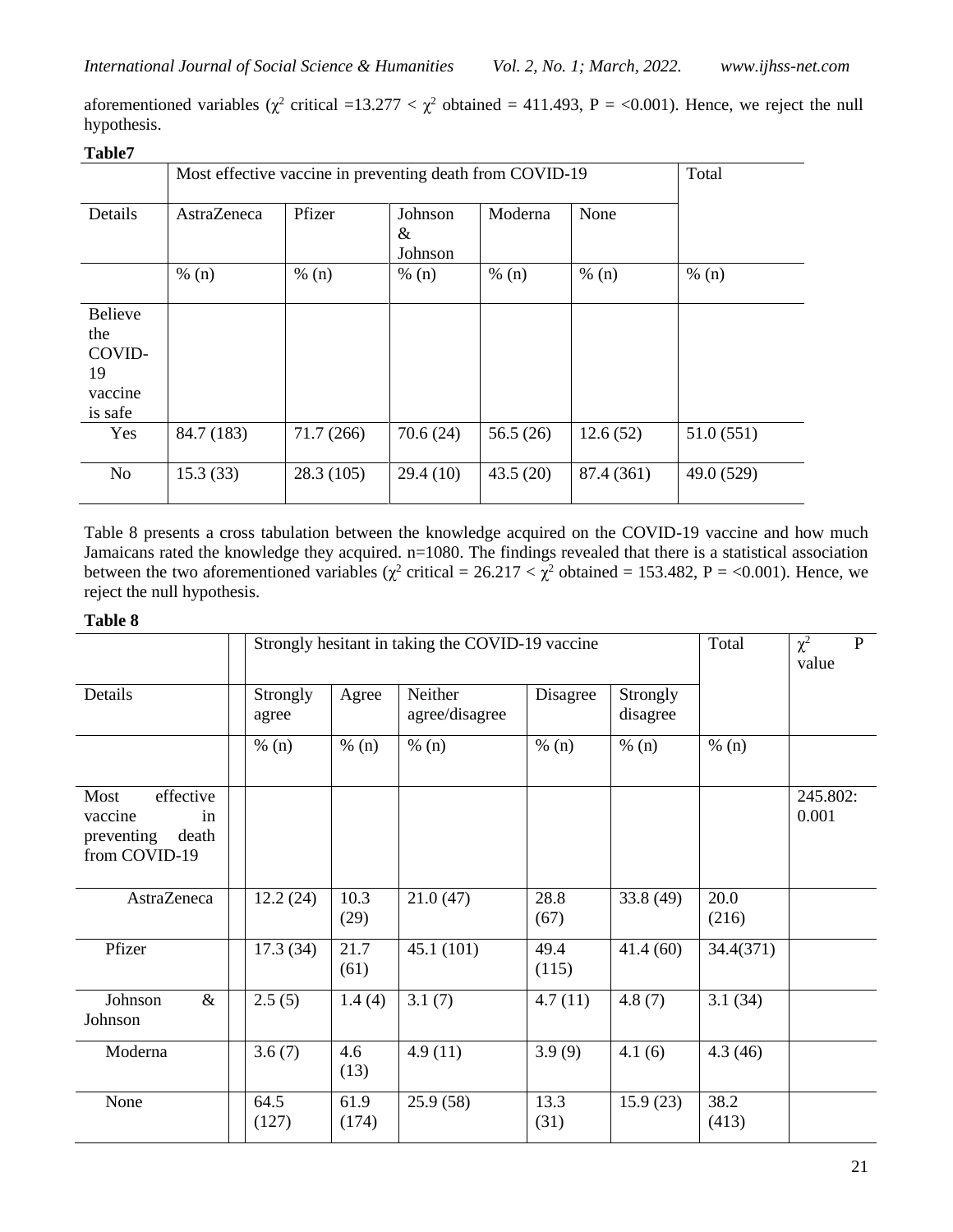Table 9 presents a cross tabulation between the knowledge acquired on the COVID-19 vaccine and how much Jamaicans rated the knowledge they acquired. The findings revealed that there is a statistical association between the two aforementioned variables ( $\chi^2$  critical = 26.217 <  $\chi^2$  obtained = 153.482, P = <0.001). Hence, we reject the null hypothesis.

|                |          | How knowledge on COVID-19 vaccine was acquired | Total       | $\chi^2$ P value |            |                |
|----------------|----------|------------------------------------------------|-------------|------------------|------------|----------------|
| Details        | Online   | News:                                          | Websites;   | Family &         |            |                |
|                | Research | Local/International                            | Example CDC | Friends          |            |                |
|                | % (n)    | % (n)                                          | % (n)       | % (n)            | % (n)      |                |
| Rate knowledge |          |                                                |             |                  |            | 153.482: 0.001 |
| about COVID-   |          |                                                |             |                  |            |                |
| 19 vaccine     |          |                                                |             |                  |            |                |
|                | 9.7(37)  | 8.5(34)                                        | 5.6(10)     | 31.7(38)         | 11.0(119)  |                |
|                | 6.6(25)  | 14.2(57)                                       | 8.9(16)     | 20.0(24)         | 11.3(122)  |                |
| 3              | 26.5     | 45.3 (181)                                     | 31.8(57)    | 30.0(36)         | 34.7 (375) |                |
|                | (101)    |                                                |             |                  |            |                |
| 4              | 34.1     | 23.8(95)                                       | 33.5(60)    | 9.2(11)          | 27.4 (296) |                |
|                | (130)    |                                                |             |                  |            |                |
|                | 23.1(88) | 8.3(33)                                        | 20.1(36)    | 9.2(11)          | 15.6(168)  |                |

## **Table 9**

# *Discussion*

The perception within society plays a key role in identifying and employing strategies to address pressing issues. In an era as such with the Coronavirus being a devastatingly proliferative disease, the perceptions of the Jamaican society greatly influenced the success rate of the COVID-19 vaccination programme. The study aimed to assess the interpretation, knowledge and hesitancy in Jamaicans regarding COVID-19 vaccination. The aim of the vaccination programme is to establish herd immunity to the general public through diverse inoculation efforts (Mohamed et al., 2021).

A total of 1080 respondents constituted the sample. The study revealed that slightly more than half of the respondents (55.2%) were unvaccinated against COVID-19. Of that number, 363 of the unvaccinated stated that they are not willing to become inoculated while the latter 232 expressed willingness to receive vaccination. Additionally, 44.8% of the respondents were fully vaccinated against the virus. As it relates to gender, the study also revealed that more females are vaccinated than males.

Even before the availability of a successful vaccination, misinformation and false rumours about COVID-19 vaccines circulated and were often reposted on social media sites. (Mohamed et al., 2021). When asked to rate their knowledge of the Covid-19 vaccine, 34.7% of the respondents rated their knowledge at 3 on a scale of 1-5 with 1 being very poor and 5 being very good, 37% stated that they acquired this knowledge via Local and International news, while 35.3% stated they obtain such knowledge from online research. The minority (120) of the respondents received their knowledge from friends and family, and the majority (32.5%) of the respondents declared that the knowledge they acquired was somewhat helpful.

Some have sensationalized the use of mRNA genetic material in numerous vaccinations, claiming that the vaccine can modify human DNA. Furthermore, questions have been expressed about the safety and long-term implications of COVID-19 vaccinations due to their fast development. (Mohamed et al., 2021). People with a higher perceived risk of COVID-19 infection are also more likely to support the vaccine. The low percentage of perceived severity is likely due to the large number of younger respondents with no medical illness which more than 60% of the respondents fall in the age group 18-25 and 26-33. The respondents had perceived barriers to accepting the COVID-19 vaccine.

Continuing, the majority (51%) of the respondents perceived that the Covid vaccine was safe, and the Pfizer vaccine (34.4%) was most effective in preventing deaths. This suggests that the most effective vaccine by the sample is the Pfizer vaccine while the AstraZeneca vaccine was considered the second most effective. Factors relating to why this vaccine is the most trusted may regard the chemical components of this vaccine, the side effects associated, and other information learnt by the public concerning this vaccine.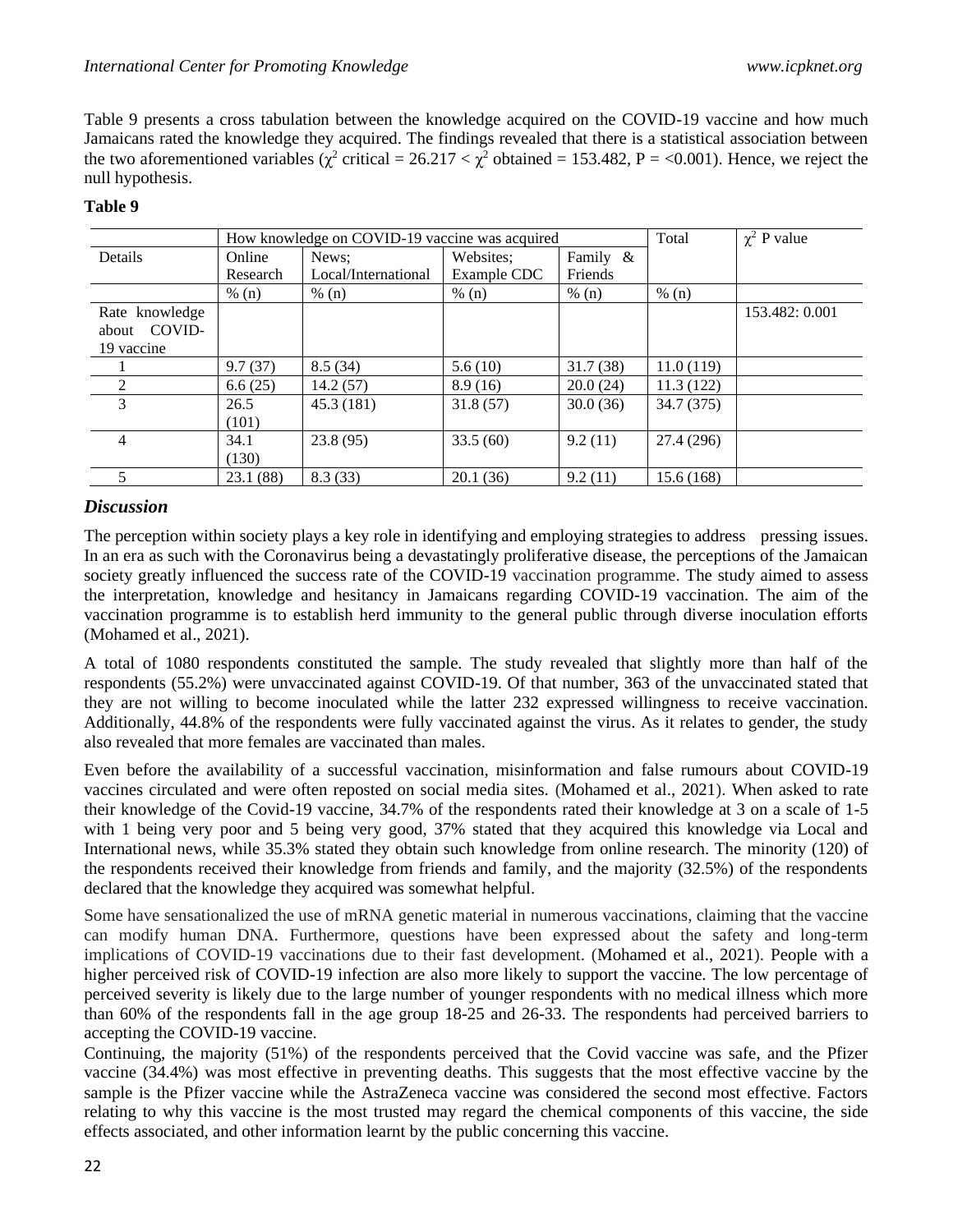In a study conducted on the perceptions of the COVID-19 vaccine and willingness to receive vaccination among healthcare workers in Nigeria, perceptions of the COVID-19 vaccine and one's perceived risk of contracting COVID-19 were strong predictors of vaccine acceptance. Likewise, having a high education level was also a significant predictor of vaccine acceptance. Education and knowledge about vaccination have been found to help build trust and confidence about vaccination. (Adejumo et al., 2021). As it relates to the education level of respondents, the majority (66.9%) of the participants attained a tertiary education. Vaccine hesitancy has the potential to undermine a vaccine programme. This study gives further insight into the hesitancy of Jamaicans regarding the COVID-19 vaccine, even though the majority of the respondents agree that the vaccine is safe 44.2% combined agree and strongly agree, while 35% combined disagree and strongly disagree and 20.7% neither agree nor disagree that they are hesitant in taking the COVID-19 vaccine. When asked what factor could influence vaccination, 24.5% of the participants indicated that nothing would influence them, while 23% require more information on the vaccine, a minimal amount of respondent stated that they would be influenced if more health care workers and politicians were vaccinated (6.2%) and (9.6%) stated if their preferred brand of vaccine reaches Jamaica. This research examined respondents' satisfaction with the Jamaican COVID-19 vaccination program 34.3% stated that they are neither satisfied/dissatisfied, 26.9% and 10.4% stated that they were dissatisfied and very dissatisfied respectively, while 21.1% and 7.4% stated that they were satisfied and very satisfied.

### *Conclusion*

The general population presents insufficient knowledge, false perceptions, and barriers to COVID-19 vaccination. This study showed that the majority of the 1080 respondents were not vaccinated and were not willing to be vaccinated because of two major barriers: lack of knowledge towards the COVID-19 vaccine and its development as well as the non-involvement of healthcare workers in receiving inoculation in their perspective. Hesitancy exists in the unvaccinated respondents because they do not believe the vaccine is safe, however, some respondents went ahead and took the vaccine even though they did not believe it was safe. Therefore, the null hypothesis is rejected. Additionally, this study offered mere insight to the perceptions of Jamaicans on COVID-19 vaccination, a large-scale national level study is needed to conclude robust results.

### *Recommendations*

A multifaceted approach is needed for implementation in reducing hesitancy and to provide accurate information for Jamaican adults. This hesitancy can lead to further decrease in vaccine take up and essentially contribute to a failure for the vaccination programme to thrive. Therefore, the development of a collaborative plan with healthcare institutions and departments as well as social media should be implemented by the Jamaican government to provide a wider outreach with authentic knowledge regarding the vaccine to promote confidence to the public.

## *References*

- Adejumo et.al. (2021, July 19). Perceptions of the COVID-19 vaccine and willingness to receive vaccination among health workers in Nigeria. Osong Public Health and Research Perspectives. Retrieved November 16, 2021, from https://ophrp.org/journal/view.php?doi=10.24171%2Fj.phrp.2021.0023
- A COVID-19 status report from the chief medical officer | Loop Jamaica. (2021). Retrieved 17 November 2021, from https://jamaica.loopnews.com/content/covid-19-status-report-chief-medical-officer
- Allen, R. (2021). Some of the misinformation about COVID-19 vaccines | Loop Jamaica. Retrieved 1 December 2021, from<https://jamaica.loopnews.com/content/some-misinformation-about-covid-19-vaccines>
- COVID-19 Global tracker. (2021). Jamaica: the latest coronavirus counts, charts, and maps. Retrieved 1 December 2021, from https://graphics.reuters.com/world-coronavirus-tracker-and-maps/countries-andterritories/jamaica/
- COVID-19 Vaccination Tracker. (2021). Retrieved 16 October 2021, from

https://www.moh.gov.jm/updates/coronavirus/covid-19-vaccination-tracker/page/6/

Get the Facts – Jamaica's Vaccination Programme – Jamaica Information Service. (2021). Retrieved 16 November 2021, from https://jis.gov.jm/information/get-the-facts/get-the-facts-jamaicas-vaccinationprogramme/